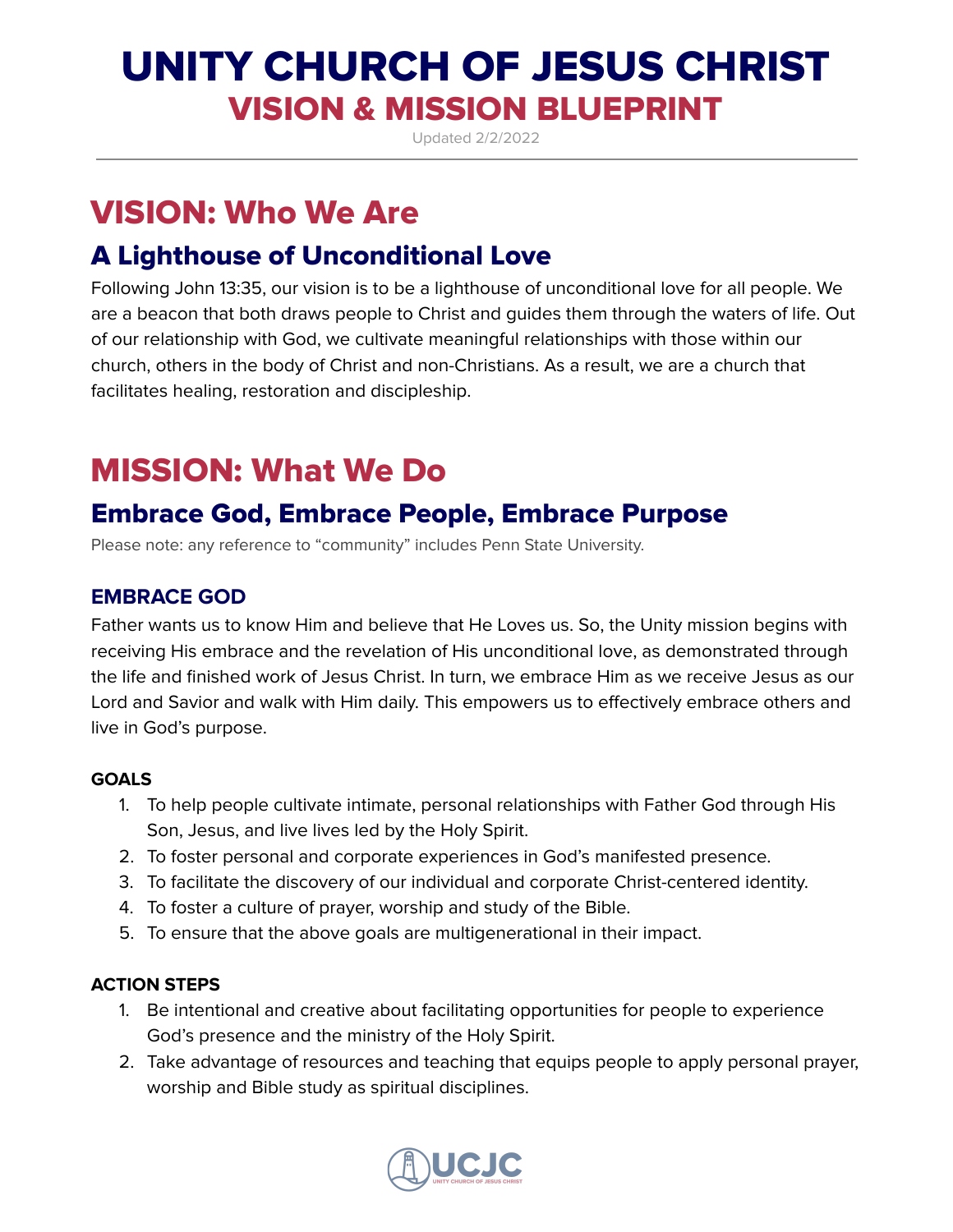## **EMBRACE PEOPLE**

We value meaningful relationships within our church. Our love for one another grows as we share life, experiences, and our vision and mission. We embrace people beyond our walls as we love, serve, and share the Gospel of Jesus Christ. We embrace the body of Christ, at large, by developing relationships with other churches and believers beyond our walls. (Psalm 133; John 17:20-23)

#### **GOALS:**

#### **EMBRACING PEOPLE WITHIN OUR CHURCH**

- 1. Foster a loving and welcoming environment for all, without compromising biblical truth.
- 2. Foster a culture of unity and harmony that actively embraces forgiveness, reconciliation, and resisting offense; a culture that shuns gossip, slander and coarse speech.
- 3. Maintain an atmosphere where people who have not received Jesus as Lord and Savior are compelled to receive salvation.
- 4. Have at least 75% of those attending our services active in U-Group life.
- 5. Foster and facilitate a culture of discipleship.

#### **ACTION STEPS**

- 1. Teach and reinforce what it means to have a loving, welcoming culture.
- 2. Purposefully create opportunities for fellowship through church functions.
- 3. Open our homes to one another for connecting outside of church gatherings.
- 4. Teach and apply biblical principles that reinforce positive relationships.
- 5. Provide opportunities for people to grow and mature holistically, spirit, soul and body.

#### **GOALS:**

## **EMBRACING PEOPLE BEYOND OUR WALLS**

- 1. Foster and facilitate a culture of "neighboring" as the cornerstone of our evangelistic outreach.
	- a. Neighboring is love, service and building relationships with our neighbors, and those in our spheres of influence in a way that opens opportunities for people to encounter Jesus.
- 2. Foster and facilitate racial unity in our community.
- 3. Be actively involved in individual and corporate activities, programs, and service opportunities within the community.
- 4. Develop a reputation in the community that we are a church that is open, active and welcoming.
- 5. Increase awareness and involvement in missions.

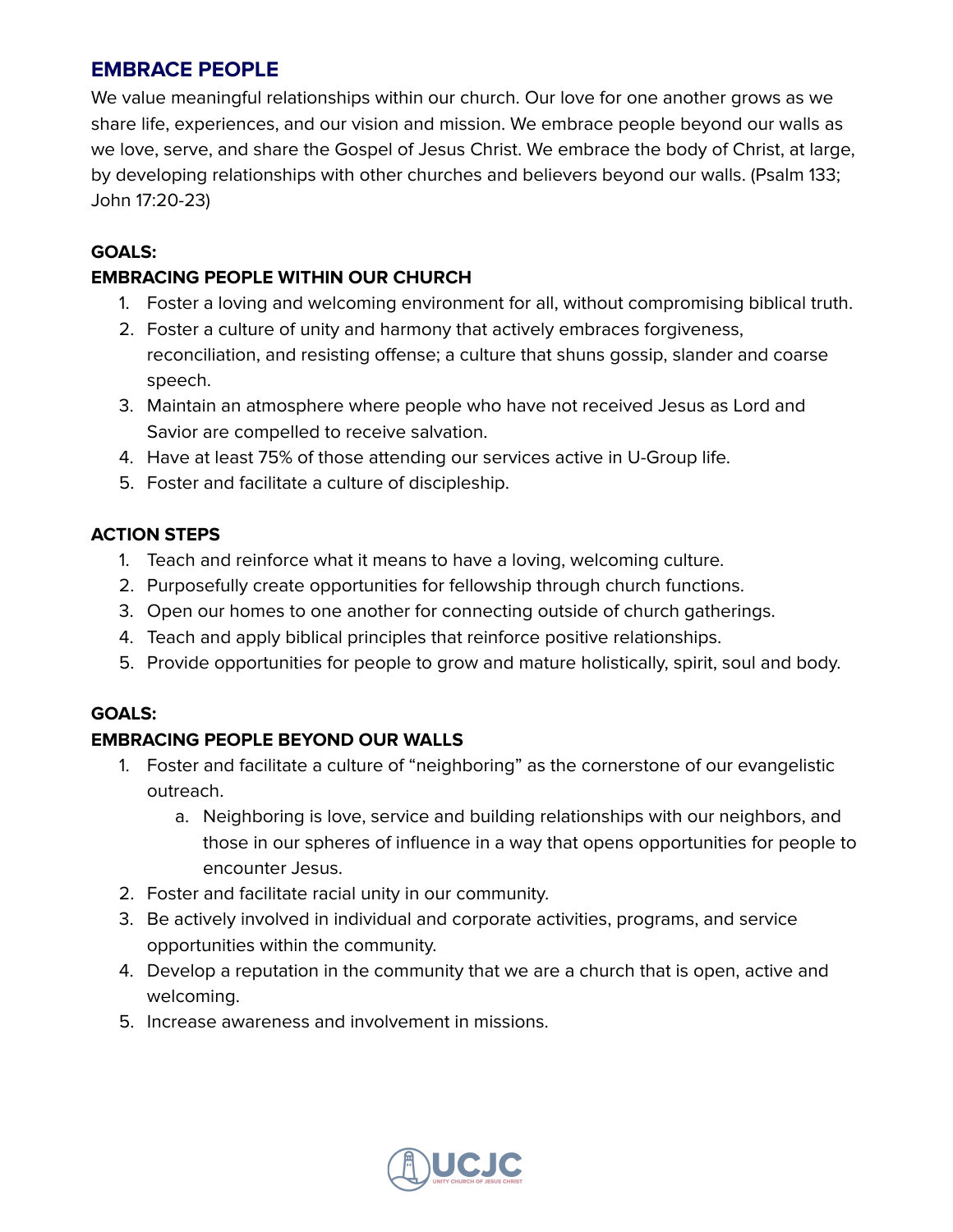#### **ACTION STEPS**

- 1. Be intentional about getting to know our neighbors; seeking opportunities to serve them, pray for them, spend time with them, and share the gospel of Jesus Christ with them.
- 2. Promote the importance of embracing people outside our walls through teaching, testimonies, activities and campaigns.
- 3. Make our facility available to the public.
- 4. Challenge church leaders to actively support and promote the concept of neighboring by committing to do it themselves.
- 5. Ensure that U-groups promote neighboring.
- 6. Actively use all forms of media and social media to make the community aware of events and activities at the church.
- 7. Discuss and implement ideas and strategies that will raise awareness and interest in missions.

#### **GOALS:**

## **EMBRACING PEOPLE IN THE BODY OF CHRIST AT LARGE**

- 1. Work together with other Christ-centered congregations to love, serve and reach our community for Christ–recognizing that one church will never be able to completely love and reach the city on its own.
- 2. Foster and facilitate racial unity and reconciliation within the body of Christ in our community. "From every nation, one family, one body, one temple, in Christ, His Love, no walls. (Revelation 5:9; Ephesians 2:14-21, Psalm 133; Colossians 3:8-15)

## **ACTION STEPS**

- 1. Promote events and activities that foster unity within the body of Christ in our community.
- 2. Promote congregational participation in Christ-centered organizations and events that work toward racial unity (e.g. Racial Unity Network).
- 3. Remain actively involved in City Church.

## **EMBRACE PURPOSE**

We embrace purpose and desire to be an equipping church, helping people live balanced, healthy and victorious lives. We want to help people know and understand why they are here, and empower them to fulfill divine purpose personally and corporately. A vital part of this is also helping people discover and understand their S.H.A.P.E. (Psalm 139:16; Ephesians 2:10; Ephesians 4:11-12)

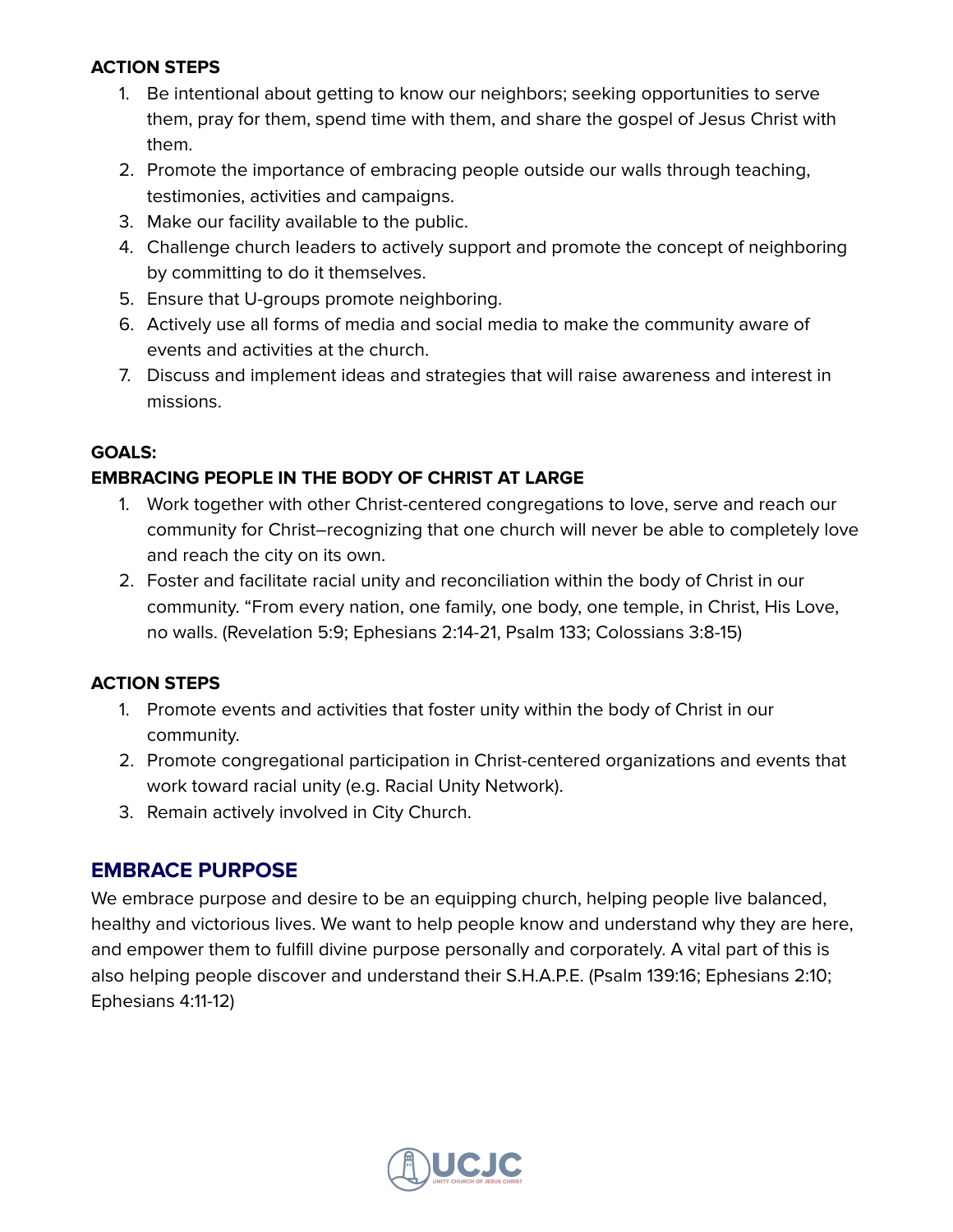## **Defining S.H.A.P.E.**

- **S**piritual Gifts: Father gives every believer spiritual gifts to be used in daily life and ministry. (1 Corinthians 12:4-11; Romans 12:6-8).
- **H**eart: Those areas of particular interest and passion. They are often indicators of where and how we might serve most effectively.
- **A**bilities: God given talents and abilities, i.e. singing or aptitude for mathematics.
- **P**ersonality: Our behavioral characteristics and qualities.
- **E**xperiences: Life's experiences that have helped form our view of God, ourselves, others, and the world around us.

\*Used with permission from Saddleback Church

#### **GOALS**

- 1. Make and equip disciples
	- a. Our Definition of a Disciple: A follower of Christ who desires to grow and mature into the image of Christ and help others do the same. A Christian who is growing in their ability to effectively feed themselves and others. (Matthew 4:19; Matthew 28:19-20; Galatians 5:25; 2Timothy 2:2)
- 2. To build and maintain a culture that compels us to advance the kingdom of God, out of our relationship with Him.
- 3. Foster and facilitate an environment that teaches and encourages people to discover and actively serve from their S.H.A.P.E.
- 4. Foster and nurture a culture of serving within the church, the community and beyond.

#### **ACTION STEPS**

- 1. Teach principles that guide people into an understanding of their S.H.A.P.E.
- 2. Actively create a variety of opportunities for people to serve and walk out their areas of calling within the church and community.
- 3. Offer opportunities that help people become intentional about learning and applying biblical principles that help them live healthy and victorious lives.

## CORE VALUES

- 1. **Father's Embrace:** We value the reciprocal relationship with Father as we walk with Him daily and receive revelation of His love.
- 2. **God's Word:** We value the Bible as the infallible Word of God.
- 3. **The Gospel of Salvation:** We value reaching all people with the saving grace of Jesus Christ. We value "neighboring" as the foundation of our outreach strategy at Unity.
- 4. **Shared Experiences:** Community is built as we share life experiences, vision and mission that deepen our Christ-centered relationships.
- 5. **U-Groups:** We value small group ministry as an integral part of our vision and mission.

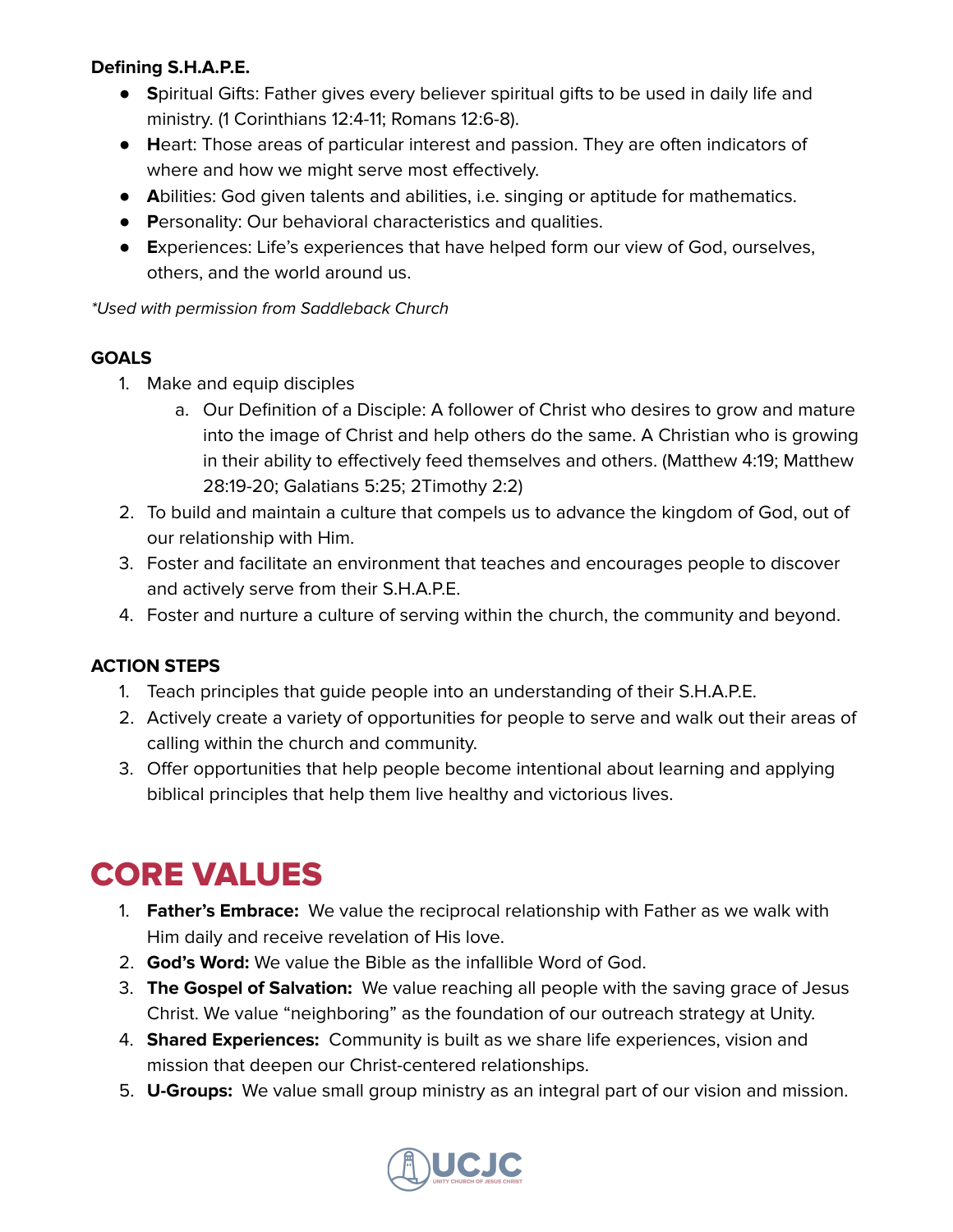- 6. **Service:** We value serving and providing ministry to individuals and groups both inside and outside our walls.
- 7. **Five Fold Ministry:** We value the five-fold ministry model and the manifestation of Spiritual gifts as important for equipping people and helping them embrace their God-given purpose. (Ephesians 4:11-16; 1 Corinthians 12:4-11; Romans 12:6-8)
- 8. **Prayer:** We value the rhythm of prayer:
	- a. Daily communing with God in prayer, worship and meditation
	- b. Regular prayer with family and/or other small groups
	- c. Congregational prayer
	- d. Praying regularly with the churches in our city
- 9. **The Body of Christ:** We value embracing the Body of Christ beyond our walls.

# METHOD

## The Various Ways We Carry Out Our Vision & Mission

## **DISCIPLESHIP PROCESS**

Our process is the "how" in moving people through levels of spiritual growth and maturity. The goal of our process is to equip and empower disciples to model a holistic biblical lifestyle that also positively impacts the lives of others.

## **PROGRAMS**

Our programs and ministries facilitate our process. They are the tools to help people connect with others, and grow spiritually. Programs and ministries are in partnership to effectively accomplish our vision and mission.

## **WORSHIP SERVICES**

Our services are one primary entry point and starting place for discipleship. They are a conduit for experiencing the embracing love of the Father through vibrant and intimate worship. We foster a welcoming environment where attendees experience the love of God and share that love with one another. It is a place where non-Christians can encounter the transforming love of Jesus, providing them with the opportunity to receive Him as Lord and Savior. In our services, people are empowered and equipped through the teaching and preaching of the Bible. We promote an atmosphere where the Holy Spirit is manifest, particularly through the gifts of the Spirit. Our services also provide the opportunity for people to embrace serving others in a variety of ways.

## **U-GROUPS**

U-Groups, or "Unity Groups" are UCJC's version of small group ministry. They are a regular gathering of 6-12 people sharing life, experiences, vision, and mission together in the name of